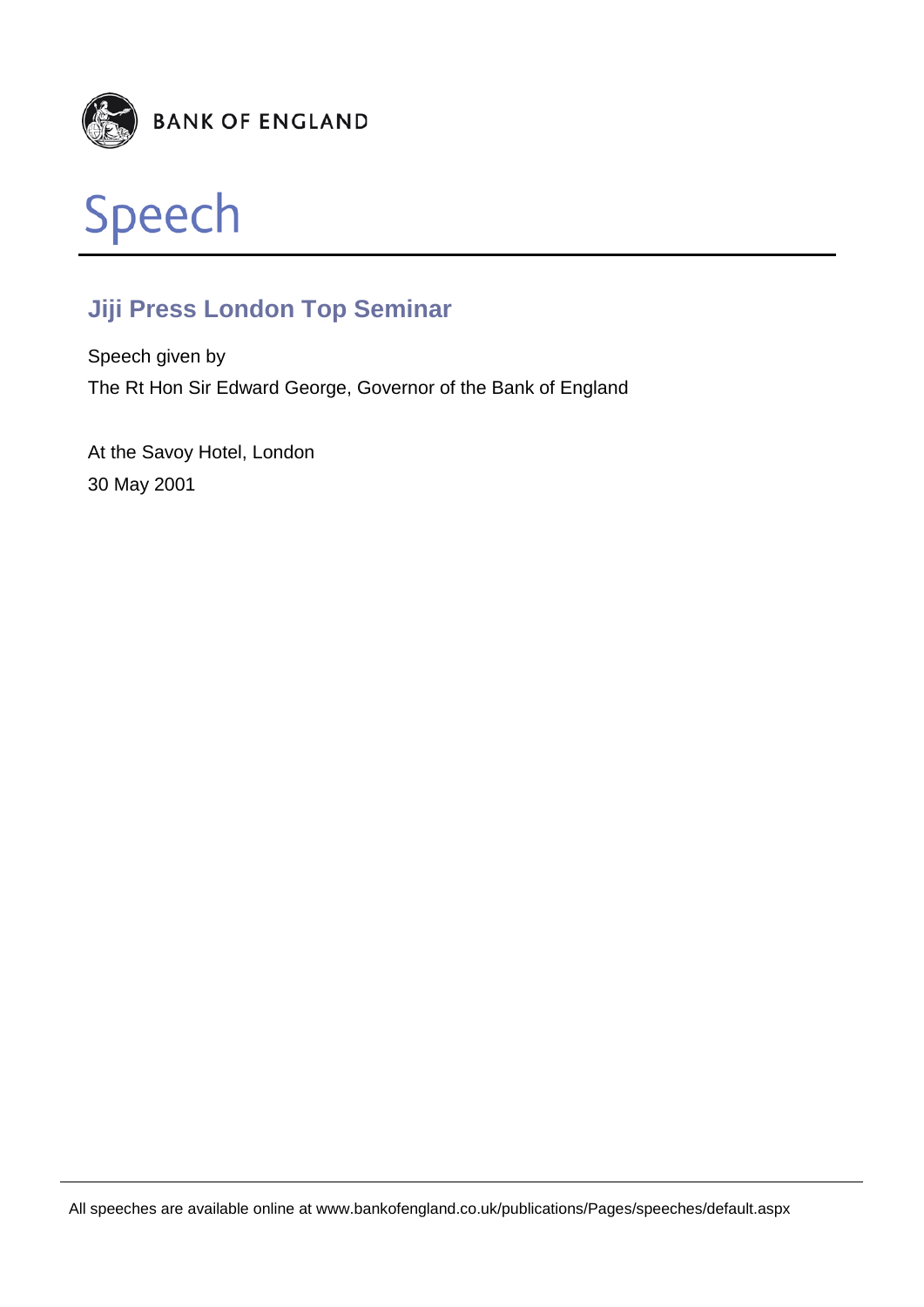Mr Chairman, I am delighted to join you today for this Jiji Top Seminar and to have this opportunity to meet with so many senior representatives of the Japanese business - and financial-community here in the UK.

I have chosen to speak in my opening remarks on "The Economic Prospect", which today more than ever means the international economic prospect. But before I come to the immediate situation, let me say just a few words about what it is that we are all trying to achieve through our overall approach to economic management, which can perhaps best be summed up as "macro-economic stability and supply-side flexibility" - though that characterisation needs elaboration.

On the macro-economic side we have learned - and it has taken some countries longer than others - that you cannot achieve what we are all trying to achieve - sustained growth, high levels of employment and rising living standards simply by pumping up demand in our economies through expansionary monetary and fiscal policies without proper regard to the underlying supply-side capacity of our economies to meet that demand. Short-term demand management through monetary policy too often led instead to accelerating inflation, and increasing external deficits, which had then eventually to be brought under control through recession - an absolute recipe for short-termism in both financial and business behaviour. Equally, excessive public expenditure - which had ultimately to be financed through higher taxation imposed burdens on the private sector which weakened its capacity to generate employment and income and wealth.

So the emphasis now, throughout the industrial world but increasingly too in the developing, emerging and transition economies, is on effective price stability as the immediate objective of macro-economic policy - not simply as an end in itself but as a measure of the balance between aggregate demand and underlying supply in the economy as a whole. In effect the aim of monetary policy in particular is to moderate, rather than aggravate, the economic cycle, and so to provide the basis for sustainable growth at around the underlying rate of growth of productive, supply-side, potential. And the emphasis now in relation to fiscal policy is to limit public sector borrowing, and the outstanding level of public sector debt, to levels that can be sustained into the medium and longer term without the need for increasing tax burdens or the imposition of rising real interest rates on the private sector.

Of course on occasion the flesh proves to be weaker than the spirit - and achieving these macro-economic objectives is not easy in practice even as a technical matter. But the intention - the international commitment to macro-economic stability - is clear.

Acceptance of the aim of macro-economic stability served to bring into sharper focus the structural, supply side, of the economy - that is the whole raft of influences that can affect the underlying growth rate of capacity and thus the growth rate of aggregate demand that can be sustained.

And here, too, there has been a strengthening international presumption in favour of open markets and free competition both domestically and internationally - with a continuing strong presumption against predatory trade or exchange rate manipulation. The justification is that undistorted competition contributes to potential global economic growth through increased efficiency and the more effective allocation of productive resources. Faster growth in turn provides a more favourable context for addressing social concerns, including the issue of poverty.

The international presumption in favour of free markets in itself is somewhat remarkable, given that, at the microeconomic level, increased competition invariably constitutes a threat to established producers - and their employees who might well be tempted to urge protection in one form or another on their national governments. Consumers, who benefit from such competition, tend to be less vocal or well organised. The threat of protectionism is never, therefore, far away. But in fact the presumption in favour of competition has proved encouragingly robust. And that is not just in relation to international trade. There is a parallel presumption in favour of freedom of capital movements, and much greater openness around the world to foreign investment.

Among other things on the supply-side, there is a shared emphasis on the need to direct public spending to developing human resources through education and training, to effective health care, and affordable social safety nets. There has been a global trend to privatisation through which governments have increasingly returned essentially commercial activities, in which they have no necessary comparative advantage, to market disciplines. And there is a common recognition of the need for reforms in labour and product markets designed to remove unnecessary regulation, and to reduce distortions, which impede the efficient allocation of resources.

But broad agreement on the principles, does not make them any easier to apply in practice. This is evident from the imbalances which have built up within and between the major industrial countries in recent years. It is uncertainty as to how those imbalances are likely to be corrected that underlies much of the current concern about the prospects for the global economy.

The major uncertainty relates to the situation in the United States which has experienced a period of exceptionally strong economic growth with relatively low inflation until quite recently. Briefly - and no doubt oversimply - this very strong performance is widely seen as driven largely by exceptional productivity gains, as the application of new information and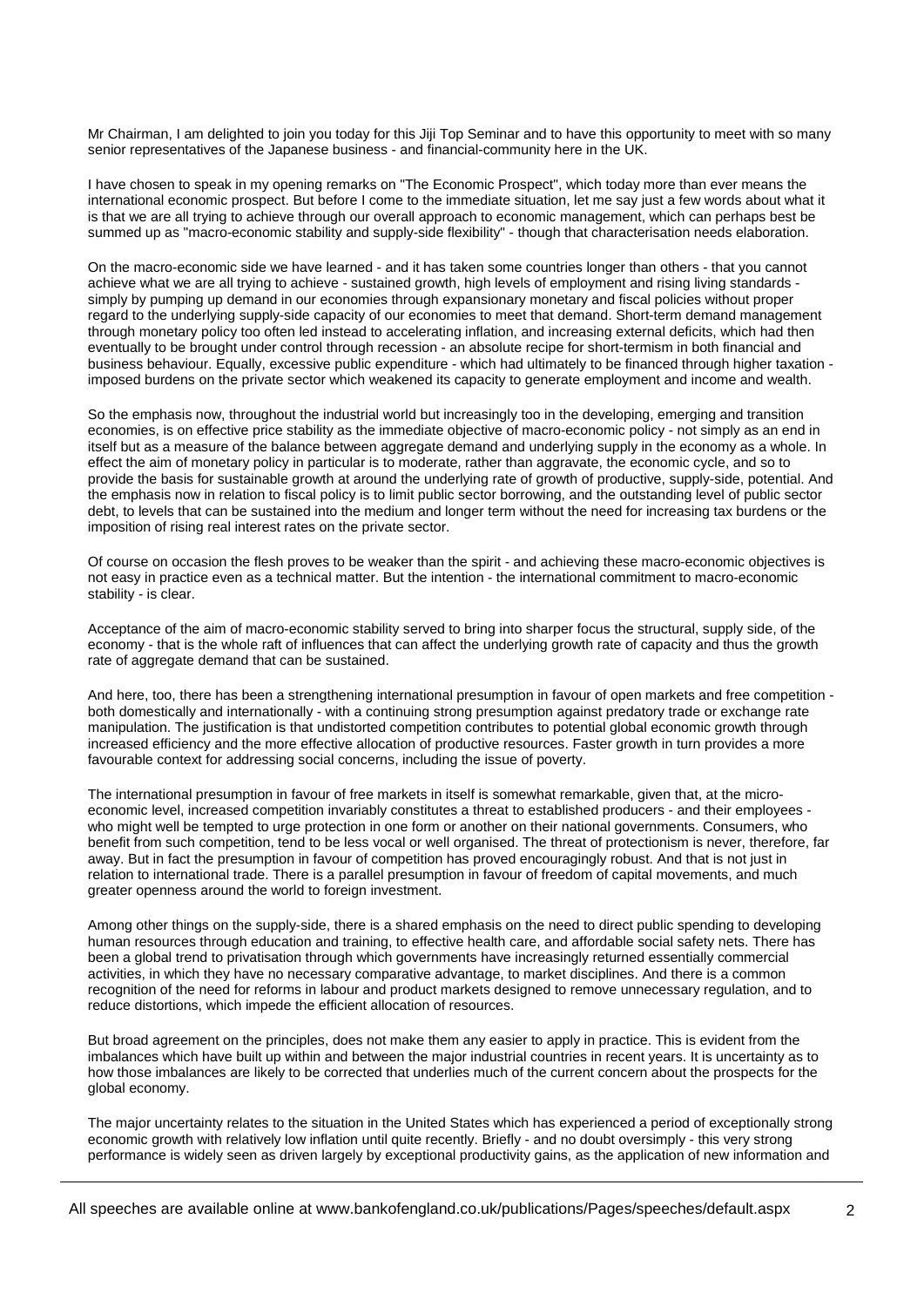communications technologies spread through the economy. This development promised a higher sustainable rate of growth in the US economy and higher corporate earnings growth. That expectation contributed to a rapid rise in equity prices, especially in the "high tech" sectors, which in turn helped stimulate both business investment in the US and consumer demand causing the private sector to move into financial deficit. It also attracted massive direct and portfolio investment inflows from abroad which over-financed an increasing current account deficit in the US and caused the dollar to strengthen against other currencies. By the first half of last year the US economy was expanding at a rate of over 5%, which even on the most optimistic view of underlying productivity growth was clearly unsustainable. The pace of demand growth in the US needed to slowdown - as of course it has.

The big questions now are about the extent of the slowdown and how long it will last. And the reality is that no one can be confident that they know the answers.

What we do know is that the US data on the whole have not so far been as weak as many commentators predicted. Consumer spending in particular has held up reasonably well, though there has been a fall-off in investment growth, as well as a sharp downwards stocks adjustment and an associated decline in US imports. On an optimistic view, if consumption continues to hold up, and assuming that the recent underlying productivity gains can be maintained, investment spending will recover as the spread of ICT through the economy resumes, and the downward stock adjustment will come to an end.

On this view we can look forward to a pick up in US activity as we move, say, into next year. But the pessimist is inclined to point to the weakness of private sector saving, which could induce more cautious consumer behaviour especially if unemployment continues to rise; he points to a possible overhang of past investment excesses; and he points to the US external deficit which will at some point need to be corrected. These adjustments might take place gradually over time, in which case the US might face a more protracted period of relatively slow growth; or, if you are really pessimistic, the adjustments might be more abrupt implying a possible period of negative growth and global financial instability. The recent somewhat erratic recovery of US stock markets from their earlier gloom suggests that they are beginning to side with the optimists; some of the survey evidence of consumer and business confidence on the other hand still supports a rather more pessimistic view. For wha t it is worth, and given the strong policy response in the US, I am modestly optimistic, but I recognise the downside risks. The outcome is obviously the major uncertainty surrounding the global economic prospect, and policymakers elsewhere can only monitor, continuously and very closely, the emerging evidence and react to that in the light of its likely impact on their own situation.

The US slowdown comes at a particularly bad time for Japan which is already suffering from a combination of weak domestic demand - particularly consumer demand - and supply-side constraints reflecting pressures on the banking system, heavily burdened with non-performing loans, and an acknowledged need for restructuring parts of the nonfinancial sector. Japan has pretty well exhausted the scope for macro-economic stimulus. Successive fiscal packages focussed on public works, and a sustained period of attempted monetary expansion, at near-zero interest rates in the face of deflation, have failed to overcome a high rate of precautionary saving by an ageing population facing an uncertain economic future. The policy emphasis of the new Japanese administration appears to be shifting towards firmer action to bring about supply-side reform in the belief that this will help to engender greater confidence. The danger is that, to the extent that more aggressive restructuring results in bank ruptcies and higher unemployment in the short term, that in itself might tend to weaken consumer demand for a time before the benefits of the restructuring come through. I make no judgement about the prospects in Japan. You certainly are better placed to do that than I am!

Closer to home in this country, the Euro area economy is a good deal better placed to withstand the US slowdown, although we are all bound to be affected to some degree. For most of last year the Euro area economy performed relatively strongly, with overall output growth well above trend, and unemployment in the area as a whole continuing to fall from its earlier chronically high level.

A problem, of course, was the persistent weakness of the Euro in foreign exchange markets, despite strong "fundamentals" in terms of conventional analysis. This was largely the result of an outflow of capital, much of it drawn into the US by the magnetic attraction of prospective corporate earnings growth - and apparently continuing despite the US slowdown.

The euro's weakness gave rise to widespread - but in my view unjustified - criticism of the ECB. The task of a central bank operating an independent monetary policy is necessarily a limited task, not least because it effectively has only one instrument - its control over short-term interest rates. Its role - as I said earlier - is essentially, to use that instrument to influence aggregate demand in the economy, with the aim of keeping demand broadly in line with the supply-side capacity of the economy. The measure of its success is consistently low inflation. Against that criterion the ECB has been relatively successful. The Euro area economy has grown, above trend, with core inflation nevertheless remaining within the tolerance range of 0-2%, even though on the headline measure, influenced by rising oil prices and the weaker exchange rate, inflation has for the time being moved above the top of that range. The ECB would have put that internal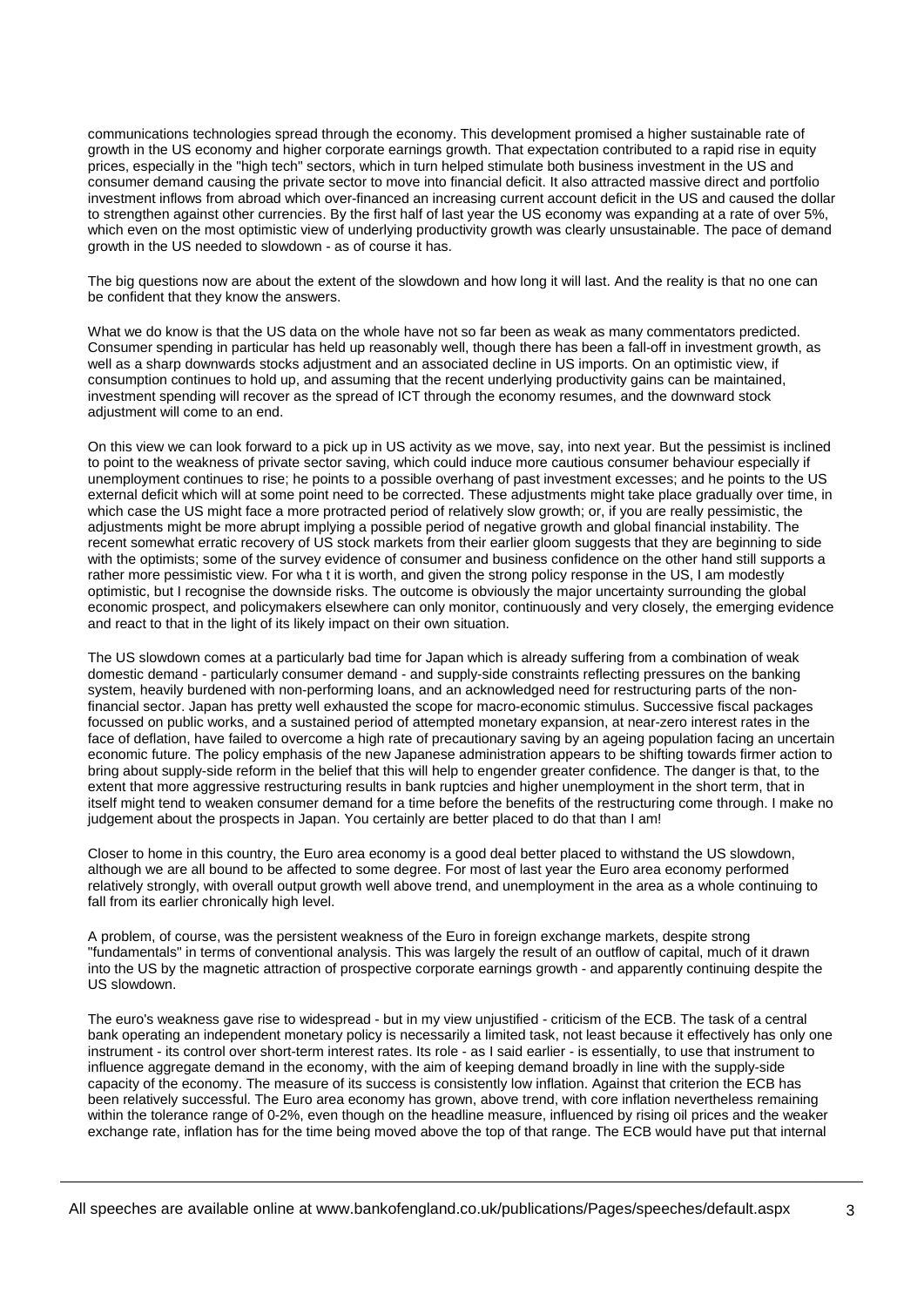stability of the Euro area as a who le at risk if it had attempted at the same time to use monetary policy to target the euro's exchange rate, which is what implicitly many of its critics were effectively suggesting that it should do.

The more recent criticism has been that the ECB has been slow to respond to the weakening of the US economy. Implicit in that criticism is no doubt a judgement about the extent and duration of the US slowdown and its likely impact on the euro area. As I have said there is a great deal of uncertainty about that.

But the ECB has to take account, too, of domestic demand pressures in the euro area, and of the fact that even on the core measure Euro area inflation has been moving up gradually towards the top of the ECB's 0-2% range. Frankly I don't see how anyone can be confident whether the ECB has it precisely right or wrong - it is perfectly normal for even the best-informed people to disagree on these judgements, as anyone who reads our own Monetary Policy Committee meeting minutes will tell you. But, as it showed just recently in making a modest reduction in interest rates, the ECB is sensitive to changes in the balance of risks around those judgements.

So, too, are we in the United Kingdom. In our case we have been fortunate, since being driven out of the ERM in 1992 and moving to a symmetrical inflation target, in enjoying a sustained period of relatively stable economic growth. In fact we've experienced the longest period of continuous quarter by quarter growth since quarterly records began, with average annual growth at around 3% over the whole period compared with our long term trend rate of 2¼-2½%. Employment has steadily increased, and unemployment has fallen to its lowest level for 25 years. Meanwhile the rate of inflation has been consistently relatively close either side of the Government's 2½% target - the lowest and most stable rate of inflation that most of us in this country can remember. Domestic demand growth in the UK has remained relatively robust into this year, but we too are affected by the US slowdown and by the associated weakening of equity prices. And we have had a new problem of our own in the form of Foot and Mouth Disease, the effects of which have gone a good deal wider than just the agricultural sector. These new developments were likely to have a dampening effect on overall demand pressure within the economy, both through their direct impact and through possible damaging effects on confidence. Given the fact that we started from a position in which inflation was below target (and expected to remain so for some period ahead); and given only modest upward pressure - at least so far - on wages and earnings growth, despite the continuing tightness in the labour market; we have judged, on the information so far available to us, that we needed to reduce interest rates by 34% in order to cushion the impact of the global slowdown and meet the inflation target further ahead.

Of course I am well aware that a stable overall macro-economy does not - and cannot - mean equally stable economic conditions for every individual sector or individual business. A particular complication over the past few years has been the surprisingly persistent strength of sterling's exchange rate against the euro, itself a reflection of the puzzling more general weakness of the European currency. This has contributed to an uncomfortable imbalance within the UK economy primarily between the euro-exposed sectors, which have been under consistent pressure, and the domestically-oriented sectors, which have by and large been doing relatively well. Understandably the suffering sectors and businesses - and I know that they include some Japanese companies operating in this country - tend to complain that monetary policy takes too little account of their position, often pointing out that inflation has for the past two years fallen somewhat below the target. The implication is that mone tary policy has been tighter - interest rates have been higher - than was necessary, which, they say, in turn at least helps to explain the behaviour of the exchange rate.

I have genuine sympathy with their concerns, and I very much admire the huge efforts that many of the adversely affected businesses have made to overcome the disadvantage coming from the strong exchange rate. If it's any comfort, I can assure you, that the resulting imbalance within the economy has been a persistent pre-occupation also for us on the MPC.

We necessarily, of course, take account of the exchange rate in trying to predict the future course of the economy. Its strength against the euro has been a factor which has dampened both external demand and the rate of inflation, so that interest rates have certainly been lower than they would have been if the exchange rate had been weaker. It is nevertheless true that, in common with most other analysts, we have not fully anticipated the persistence of euro weakness.

We don't of course have a crystal ball - but even if we had, it is important to recognise that the link between relative interest rates and exchange rates is much more complicated - and indeed more unpredictable - than is often suggested. Our own exchange rate against the euro today, for example, is stronger than it was before our reductions in interest rates this year; and the dollar, too, is substantially stronger against the euro than it was before the much larger cuts in US interest rates. So, in setting interest rates, we can - and do - make allowance in our projections for what has happened, and, on a best guess, for what is likely to happen, to the exchange rate, and that may cause the exchange rate to soften or it may cause domestic demand growth to strengthen, thereby offsetting the exchange rate's dampening effect on the economy. But what we cannot do - any more than the ECB - is to target the exchange rate, without putting the stability of the economy as a whole at risk of re-emerging inflation. That would not be in the interests even of the internationallyexposed sectors of the economy except possibly in the short term. They operate in the same labour market as more